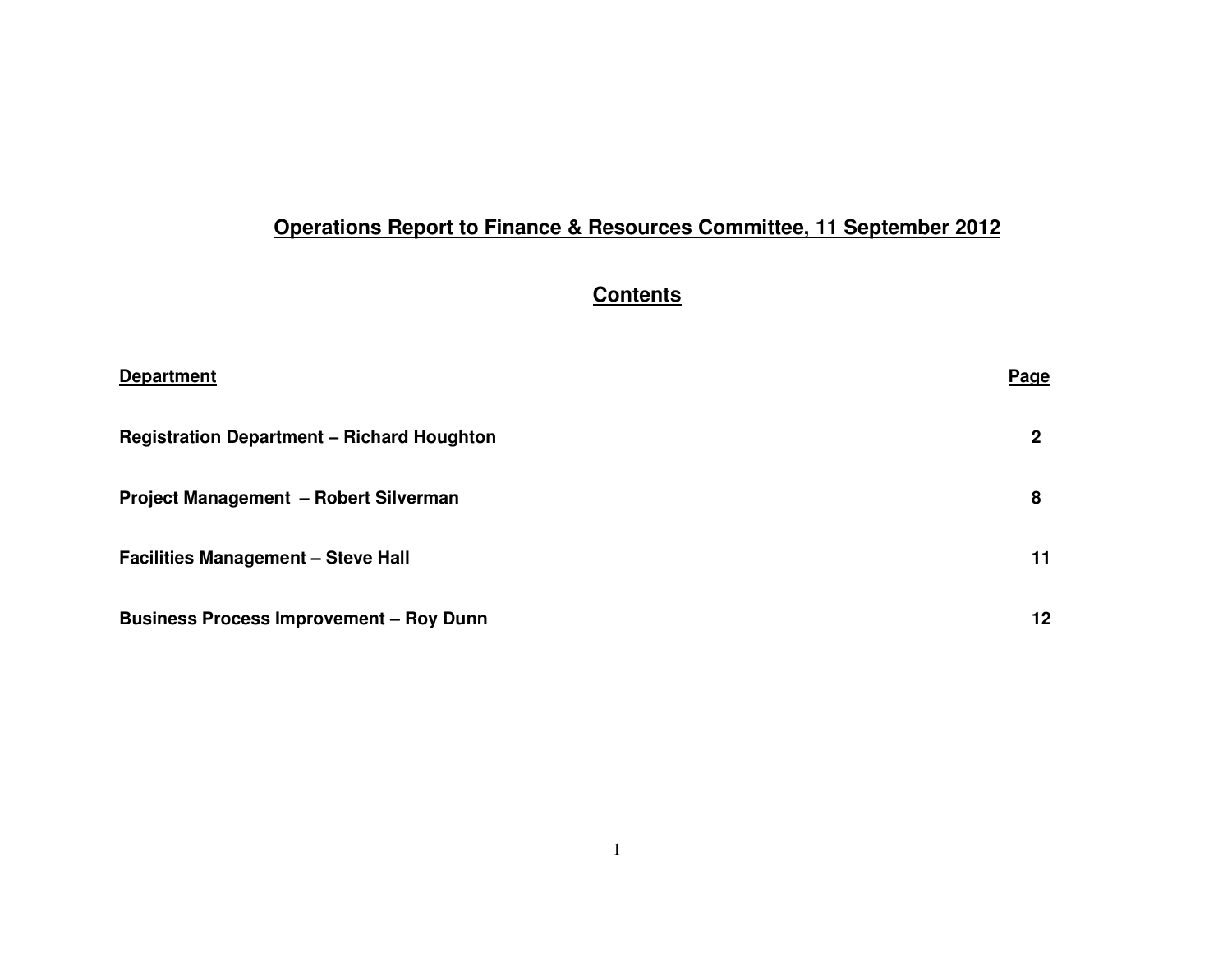#### **Summary**

 This paper provides an update from the Registration Department for the period 1 July to 31 July 2012.

## **1) Operational Performance**

### **a) Telephone Calls**

**i) UK Telephone Calls -** During the period from 1 July to 31 July 2012 the team received a total of 10,516 telephone calls which is 633 more calls when compared to the same period two years ago. The department answered 90% of calls received compared to 93% during the same period two years ago.

**ii) International Telephone Calls -** During the period from 1 July to 31 July 2012 the team received a total of 954 telephone calls which is 114 less than the same period last year. The department answered 92% of calls received compared to 96% during the same period last year.

#### **b) Application Processing**

**i) UK Applications -** A total of 2,216 new applications were received during this period, which is 309 more than the same period last year. Applications took on average nine working days to process which is within our service standard of processing applications within ten working days of receipt.

Applications for readmission took on average seven working days to process which is within our service standard of processing applications within ten working days of receipt.

**ii) International Applications -** A total of 254 new international applications were received in this period which is 91 more than the same period last year.

**iii) Grandparenting Applications** – A total of 115 new grandparenting applications were received in this period which is 99 more than the same period last year.

#### **c) Emails**

**i) UK Emails -** The team received approximately 100 emails per day and responded to these on average within two days of receipt which is within our service standard of 48 hours.

**ii) International Emails -** The team received approximately 10 emails per day and managed to respond to these on average within two days of receipt which is within our service standard of 48 hours response time.

#### **d) Continuing Professional Development (CPD) Audit**

CPD assessment days are being held every two weeks.

#### **e) Registration Renewals**

At the start of May 2012 13,007 chiropodists / podiatrists were invited to renew their registration. This year a total of 94.3% successfully renewed their registration for the next two-year cycle, which is a decrease of1.8% compared to the last renewal period. A total of 8,990 registrants renewed online which represents 69.1% of those registrants invited to renew.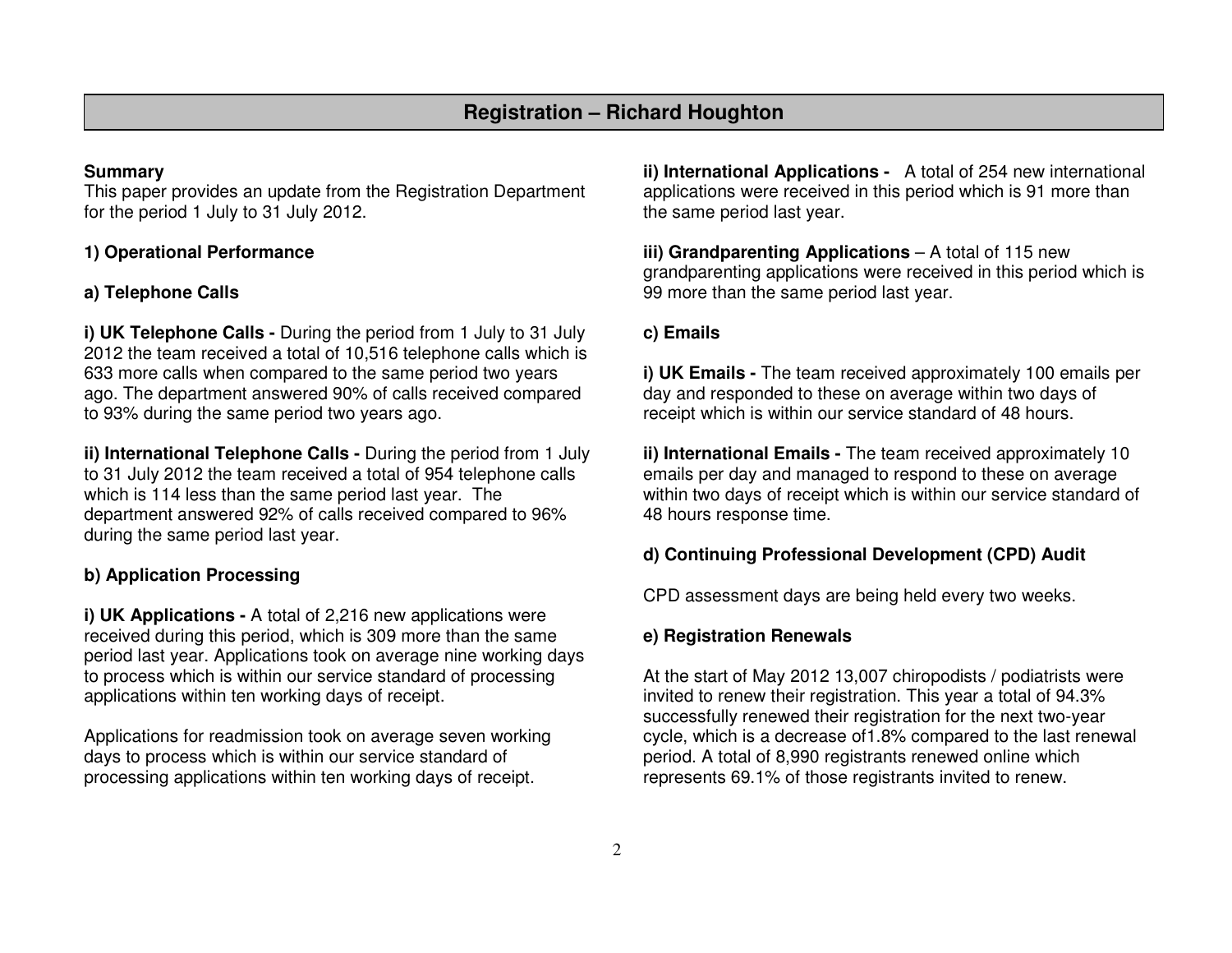At the start of May 2012 1,729 hearing aid dispensers were also invited to renew their registration. This year a total of 91.4% successfully renewed their registration for the next two-year cycle, which is a decrease of 5.3% compared to the last renewal period. A total of 1,283 registrants renewed online which represents 74.2% of those registrants invited to renew.

#### **2) Resource**

## **a) Employees**

The department is operating within the budgeted headcount.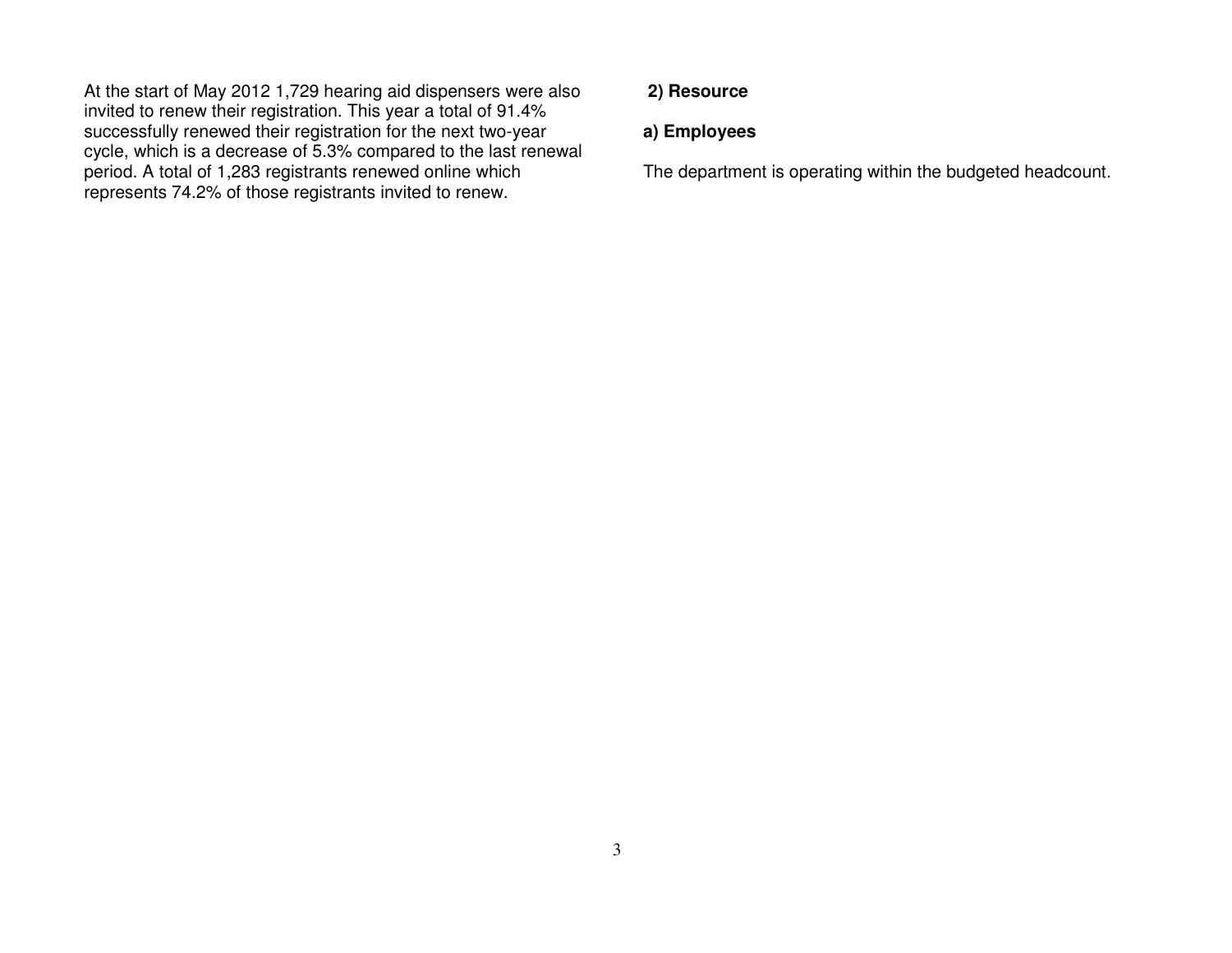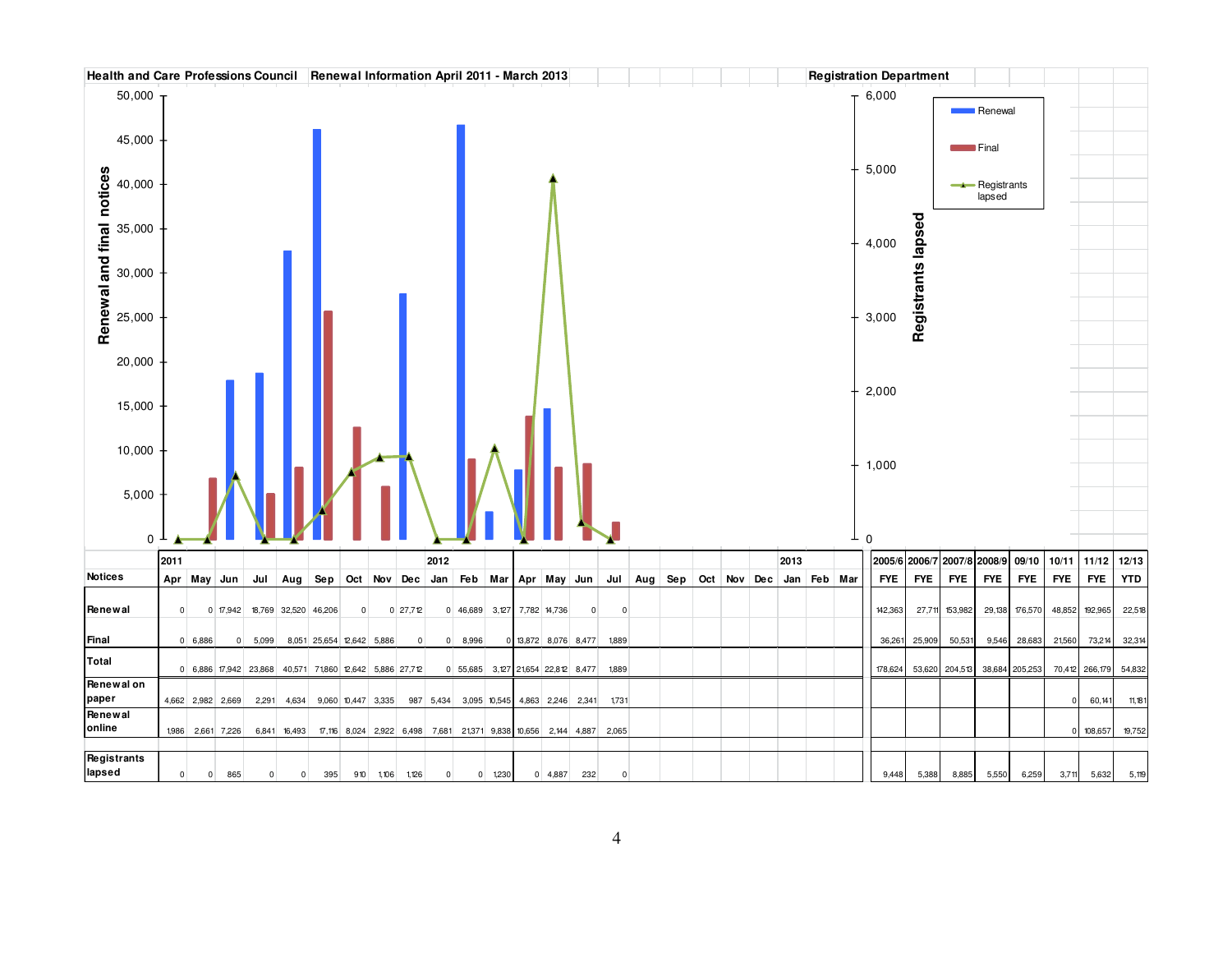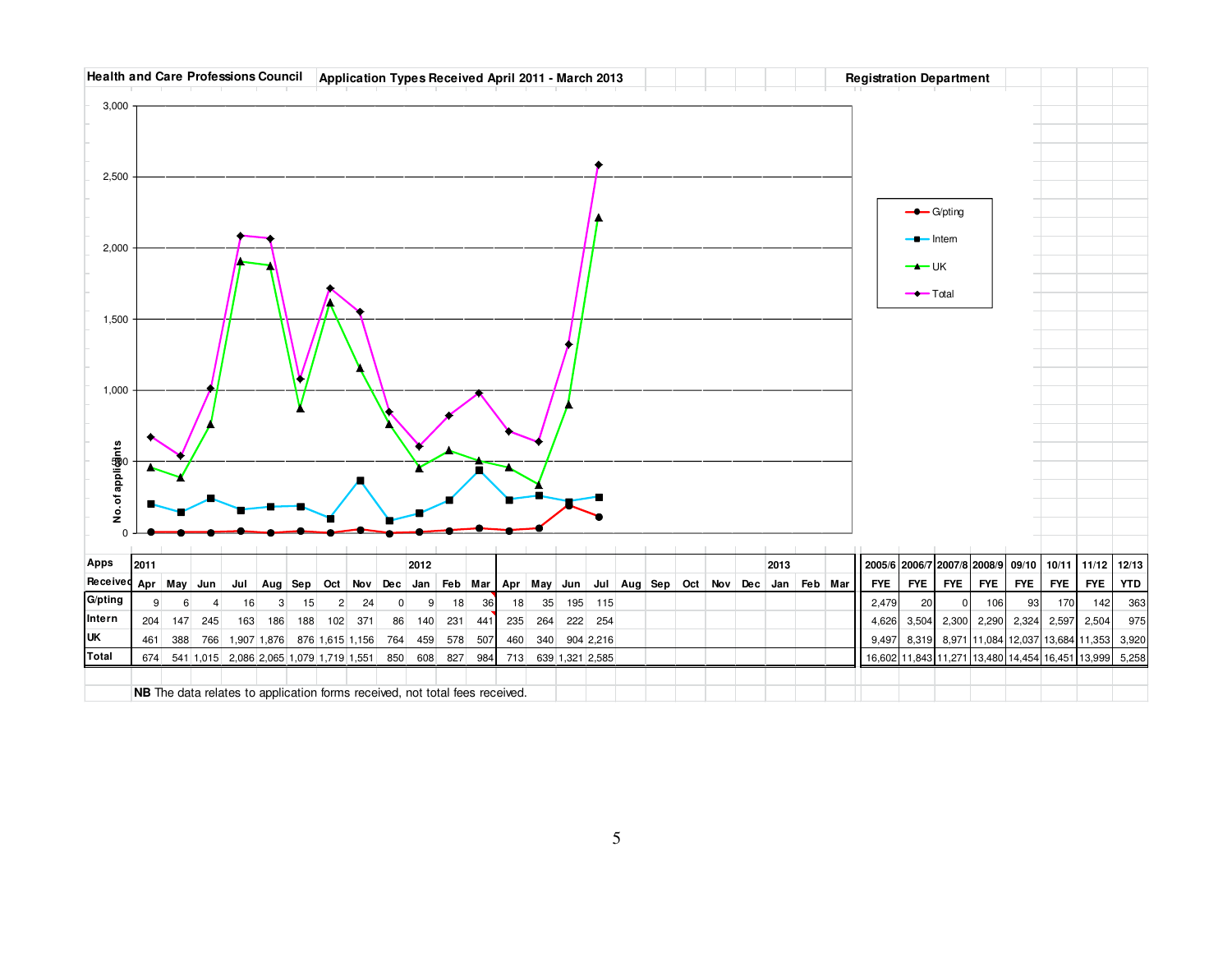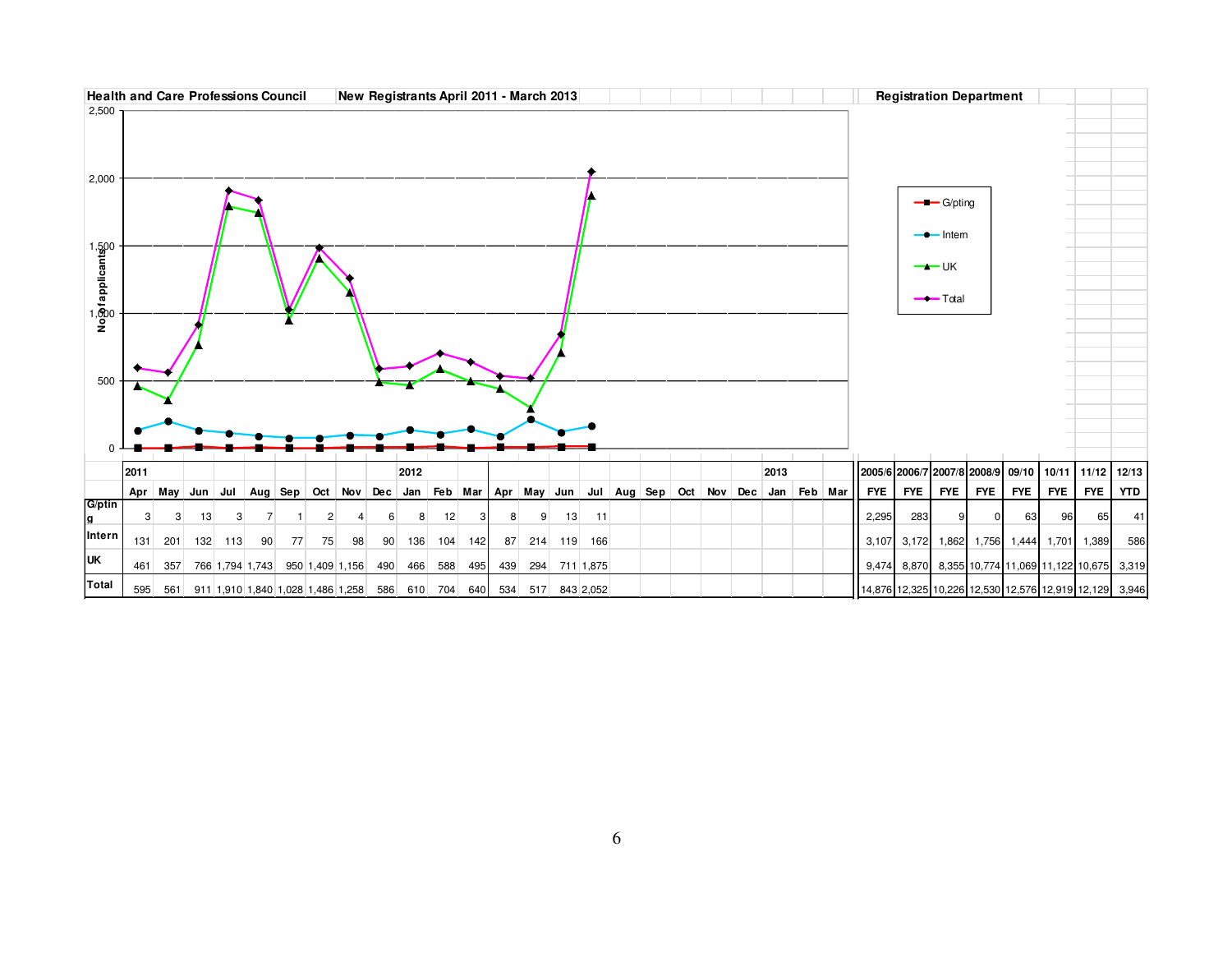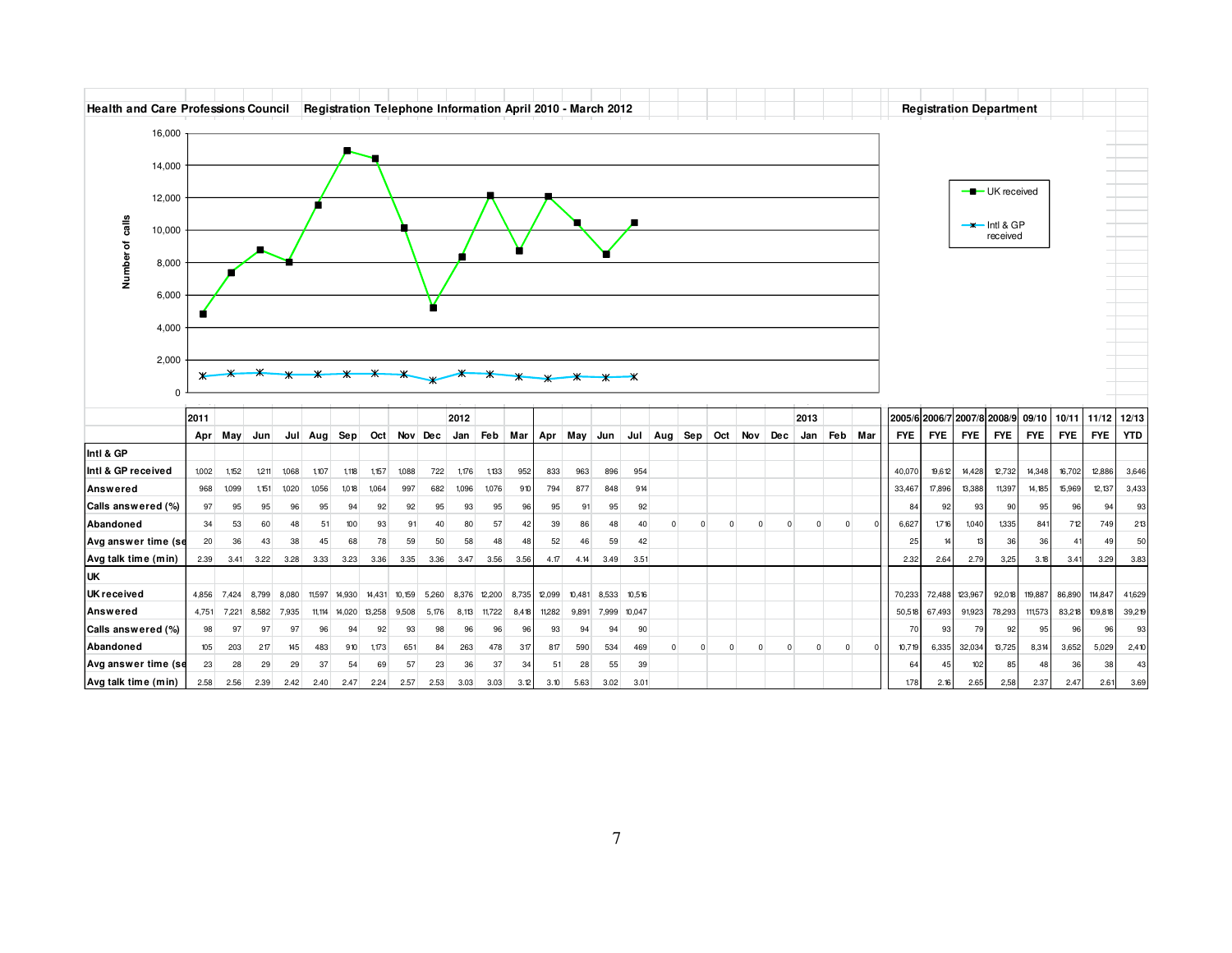# **Major Projects – Robert Silverman**

# **HCPC Major Projects 2012/13 Scorecard**

# EMT - 11<sup>th</sup> September 2012

| No.  | <b>Project Name</b>                                                           | <b>Project Description</b>                                                             | Project<br><b>Sponsor</b> | <b>Project</b><br>Lead   | <b>Project End</b><br><b>Date</b> | Commentary                                                                                                                                                                                                                                                                                                                                                                                                                                                                                                                                                                                                                                              | <b>Previous</b><br><b>Status</b> | <b>Status</b> |
|------|-------------------------------------------------------------------------------|----------------------------------------------------------------------------------------|---------------------------|--------------------------|-----------------------------------|---------------------------------------------------------------------------------------------------------------------------------------------------------------------------------------------------------------------------------------------------------------------------------------------------------------------------------------------------------------------------------------------------------------------------------------------------------------------------------------------------------------------------------------------------------------------------------------------------------------------------------------------------------|----------------------------------|---------------|
| MP52 | On Boarding of<br>Social Workers (NP<br>5.0)                                  | Transferral of regulatory function from<br>GSCC to HPC.                                | Marc<br>Seale             | Greg<br>Ross-<br>Sampson | Apr 2012<br>Sept 2012             | SWSSS operational activities built into Project<br>Plan<br>SWSSS operational implementation ongoing<br>٠<br>Practice Run for Register Migration complete<br>Approved Programme data successfully<br>$\blacksquare$<br>migrated to NetReg. Education database and<br>internet migrations complete.<br>■ Mailing to registrants sent<br>SWSSS external communication completed<br>٠<br>Data transfer completed<br>Register data migrated and Register switched<br>on 1 <sup>st</sup> August<br>FTP case review work complete<br>٠<br>Project Closure activities commenced<br>$\blacksquare$<br>Project End Report scheduled for Oct Monthly<br><b>EMT</b> | G                                |               |
| MP54 | New Organisation's<br>Name - Health and<br><b>Care Professions</b><br>Council | Change of name from HPC to HCPC<br>as stipulated in the Health and Social<br>Care Bill | Jacquelin<br>e Ladds      | Jonathan<br>Jones        | Dec 2012                          | • All NetReg & Online Renewals changes<br>released to live<br>Lan2Lan Lotus Notes changes complete<br>$\blacksquare$<br>Changes to internal assets ongoing<br>٠<br>Majority of changes to external assets<br>$\blacksquare$<br>completed (mopping up)                                                                                                                                                                                                                                                                                                                                                                                                   | $\mathbf{G}$                     | G             |
| MP46 | Education systems<br>and process review                                       | Review of all education department<br>systems and processes                            | Abigail<br>Gorringe       | Brendon<br>Edmonds       | Dec 2012                          | Request for proposal resent with a deadline of<br>31 July<br>7 proposals received<br>• Meetings with shortlisted suppliers scheduled<br>for September<br>Proposals being reviewed and shortlisting to 4                                                                                                                                                                                                                                                                                                                                                                                                                                                 | $-G$                             |               |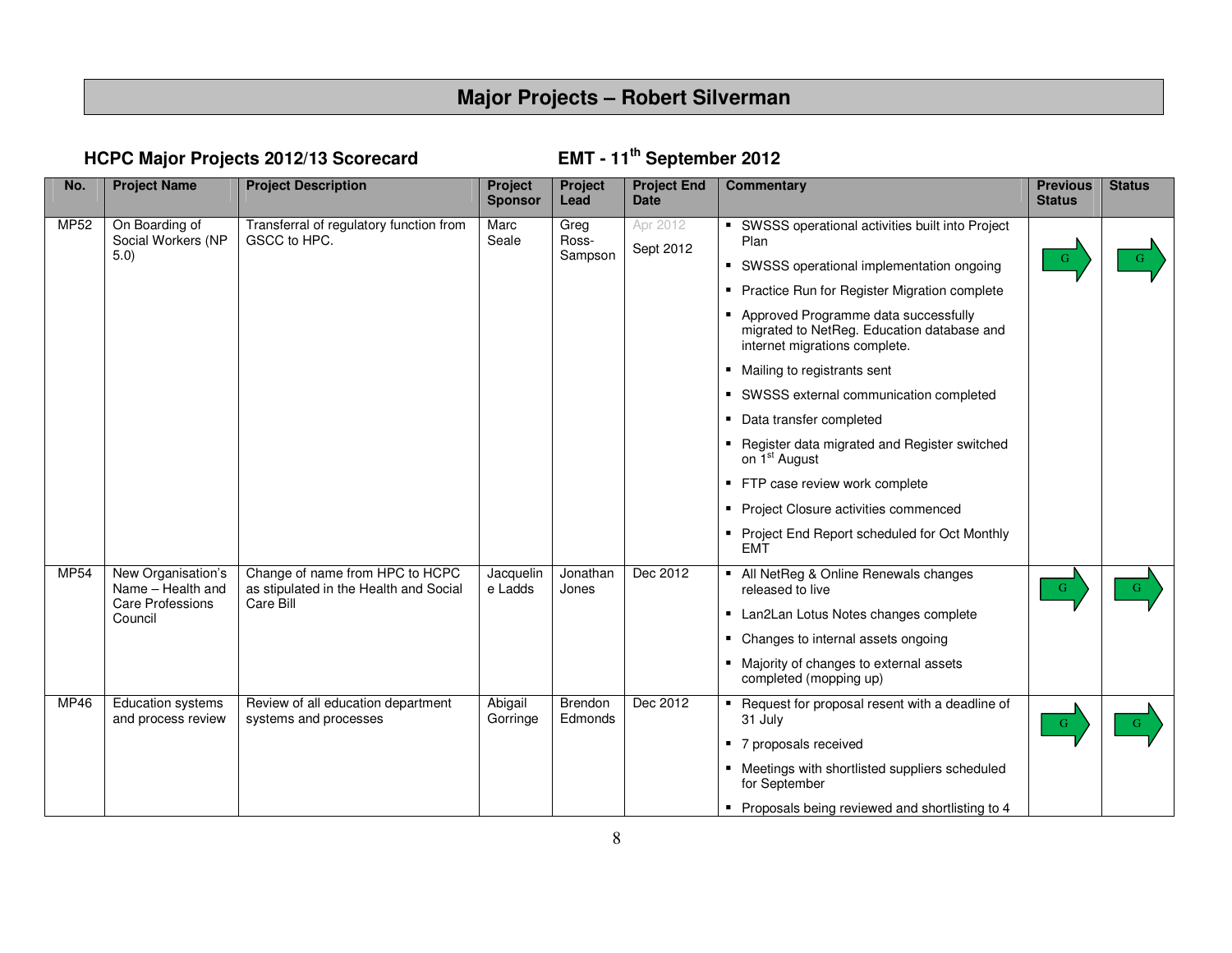| No.         | <b>Project Name</b>                                 | <b>Project Description</b>                                                                                                                                                                                                       | Project<br><b>Sponsor</b> | Project<br>Lead          | <b>Project End</b><br><b>Date</b>                 | <b>Commentary</b>                                                                                                                                                                                                                                                                                                                                                                                                  | <b>Previous</b><br><b>Status</b> | <b>Status</b>    |
|-------------|-----------------------------------------------------|----------------------------------------------------------------------------------------------------------------------------------------------------------------------------------------------------------------------------------|---------------------------|--------------------------|---------------------------------------------------|--------------------------------------------------------------------------------------------------------------------------------------------------------------------------------------------------------------------------------------------------------------------------------------------------------------------------------------------------------------------------------------------------------------------|----------------------------------|------------------|
|             |                                                     |                                                                                                                                                                                                                                  |                           |                          |                                                   | suppliers by the end of August                                                                                                                                                                                                                                                                                                                                                                                     |                                  |                  |
| <b>MP56</b> | <b>Information Security</b><br>Management<br>system | Implementing ISO 27001 information<br>security standard across the<br>organisation                                                                                                                                               | Greg<br>Ross-<br>Sampson  | Roy<br>Dunn              | Oct 2012                                          | ■ CBT rolled out<br>■ Review of CBT progress ongoing<br>• Gap Analysis to be undertaken for presentation<br>to EMT<br>■ Exception Report required to amend project end<br>date to January 2013 as there has been delays<br>in gathering data from the business due to the<br>impact on resources of the New Name and<br>Social Worker projects                                                                     |                                  |                  |
| <b>MP57</b> | NetRegulate<br>Changes 2011/12                      | Implementation of the following Net<br>Regulate changes:<br>1) Automatic refund process for<br>deregistered registrants;<br>Automation of the Registrant<br>2)<br>Balance report;<br>3)<br>To implement security<br>enhancements | Tim<br>Moore              | Charlotte<br>Milner      | October<br>2012<br>August 2012<br>October<br>2012 | Automation of refund process released to live<br>• Schedule to encrypt registrant security details<br>moved to mid-September due to issues<br>identified in testing<br>Exception report agreed by EMT to move<br>project end date to October 2012                                                                                                                                                                  | G                                |                  |
| <b>MP61</b> | 33 Stannary Street<br>Phase 2                       | Fit out of Stannary Street                                                                                                                                                                                                       | Greg<br>Ross-<br>Sampson  | <b>Steve</b><br>Hall     | June 2012                                         | Project is complete. Project Closure Report<br>agreed by EMT                                                                                                                                                                                                                                                                                                                                                       | G.                               | G.               |
| <b>MP62</b> | Automated re-<br>admissions                         | Technology and process changes to<br>allow readmissions forms to be<br>processed through DocXP<br>(Increased Equality & Diversity<br>scanning ability from NetReg 12/13<br>project has been moved into scope of<br>this project) | Greg<br>Ross-<br>Sampson  | Richard<br>Houghto<br>n. | December<br>2012                                  | • Engagement with external suppliers ongoing<br>Requirements gathering complete<br>• Increased Equality & Diversity scanning ability<br>from NetReg 12/13 project to be moved into<br>scope of this project<br>• Functional Design Specifications nearing<br>completion<br>Exception Report may be required to account<br>for E&D cost which does not have budget<br>allocated currently anywhere in the portfolio | G                                |                  |
| <b>MP67</b> | NetReg changes<br>2012-13                           | Implementation of the following Net<br>Regulate changes:<br>Authentication code<br>1)<br>rationalisation<br>2)<br>Automatic review of de-registered                                                                              | Tim<br>Moore              | Charlotte<br>Milner      | April 2013                                        | Project scope revisited and 3 elements moved<br>to different projects (first element of increased<br>Equality & Diversity scanning moved to MP64.<br>second element of Annotation of the Register,<br>third element of Net Regulate platform refresh                                                                                                                                                               | N/A                              | In<br>Initiation |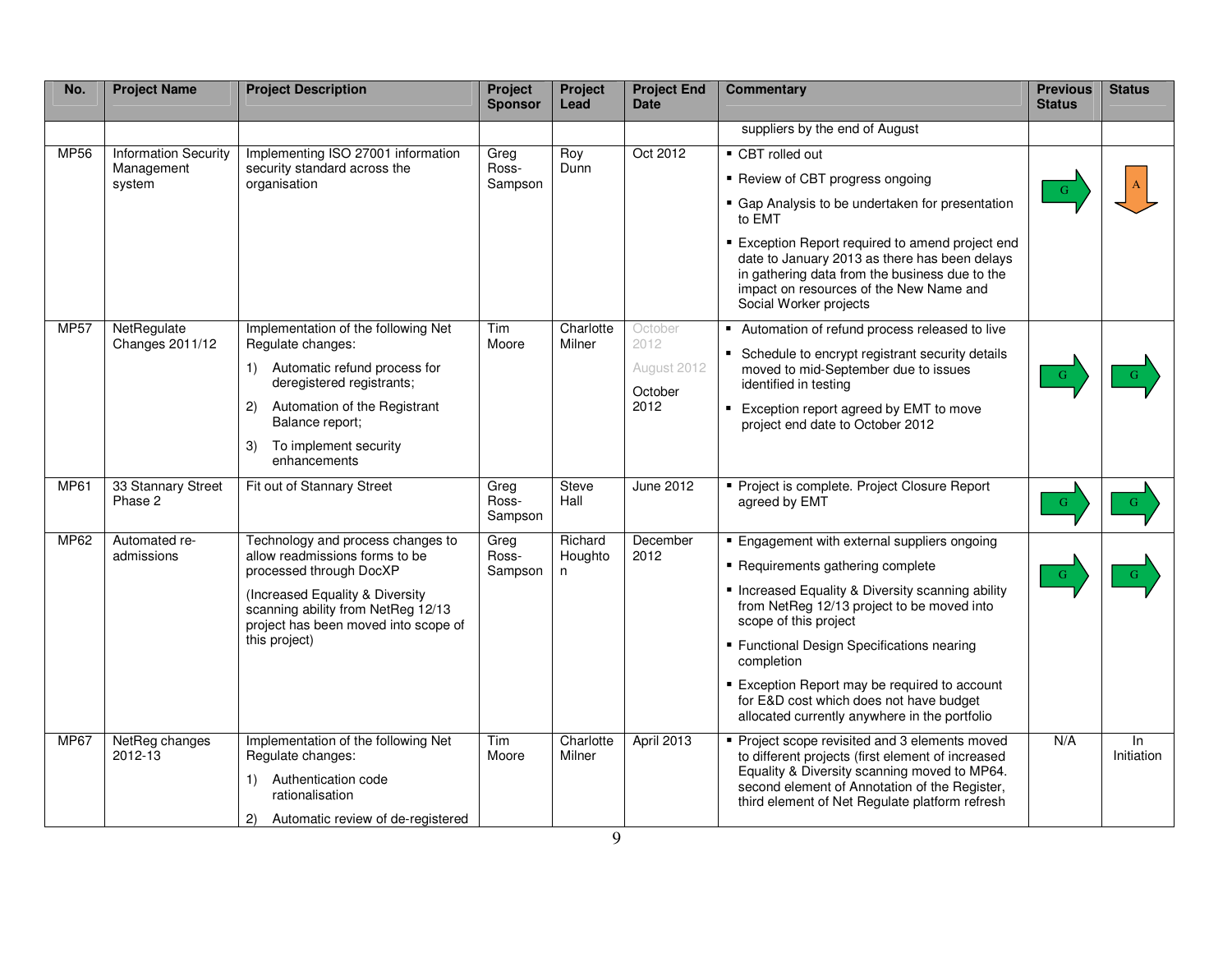| No.         | <b>Project Name</b>                                          | <b>Project Description</b>                                                                        | Project<br><b>Sponsor</b> | Project<br>Lead         | <b>Project End</b><br><b>Date</b> | <b>Commentary</b>                                                                                                                                                                                                         | <b>Previous</b><br><b>Status</b> | <b>Status</b>       |
|-------------|--------------------------------------------------------------|---------------------------------------------------------------------------------------------------|---------------------------|-------------------------|-----------------------------------|---------------------------------------------------------------------------------------------------------------------------------------------------------------------------------------------------------------------------|----------------------------------|---------------------|
|             |                                                              | balances                                                                                          |                           |                         |                                   | moved to new separate project MP69)                                                                                                                                                                                       |                                  |                     |
|             |                                                              | Financial transactions reporting<br>3)<br>Processing payments amendment<br>4)                     |                           |                         |                                   | ■ EMT advised that the 3 elements out of original<br>7 for this project had very rough estimates of<br>£10k each and 2 of the 7 elements had no<br>budget allocated at all                                                |                                  |                     |
|             |                                                              |                                                                                                   |                           |                         |                                   | • Project Initiation Documents scheduled to be<br>presented at September or October Monthly<br>EMT which will detail more robust estimates<br>after having received quotes. Dependent on<br>Finance resource availability |                                  |                     |
| <b>MP68</b> | NetReg changes<br>2012-13<br>(Annotation of the<br>Register) | Annotation of the Register                                                                        | Michael<br>Guthrie        | Richard<br>Houghto<br>n | September<br>2013                 | Project Initiation Documents scheduled to be<br>presented between Sept and Nov 2012<br>depending on Registration resource availability                                                                                    | N/A                              | In Start<br>Up      |
| MP69        | Net Regulate<br>Platform Refresh<br>Phase 2                  | Upgrades and patching to 4 servers.<br>This will include testing of upgrades<br>before deployment | Guy<br>Gaskins            | Jason<br>Roth           | April 2013                        | Project Initiation Documents scheduled to be<br>presented Oct 2012                                                                                                                                                        | N/A                              | In Start<br>Up      |
| <b>MP66</b> | FTP changes 2012-<br>13                                      |                                                                                                   | Kelly<br>Johnson          | <b>Brian</b><br>James   | <b>TBD</b>                        | Project Initiation Documents scheduled to be<br>presented Oct/Nov 2012                                                                                                                                                    | N/A                              | In.<br>Initiation   |
| MP63        | <b>HR &amp; Partners</b><br>systems and<br>process review    |                                                                                                   | Marc<br>Seale             | Teresa<br>Haskins       | <b>TBD</b>                        | • Project Initiation Documents scheduled to be<br>presented Nov 2012                                                                                                                                                      | N/A                              | $\ln$<br>Initiation |
| MP59        | Herbal practitioners                                         |                                                                                                   | Marc<br>Seale             | Michael<br>Guthrie      | <b>TBD</b>                        | Project expected to begin initiating October<br>2012                                                                                                                                                                      | N/A                              | In Start<br>Up      |
| MP64        | <b>Education systems</b><br>and process review<br>Phase 2    | Implementation of recommendations<br>from Phase 1                                                 | Abigail<br>Gorringe       | Brendon<br>Edmonds      | <b>TBD</b>                        | • Project expected to begin initiating January<br>2013                                                                                                                                                                    | N/A                              | In Start<br>Up      |
| MP65        | Web deployments                                              |                                                                                                   | Jacquelin<br>e Ladds      | Tony<br>Glazier         | <b>TBD</b>                        | Awaiting Business Case from Communications<br>department. Project can then move into initiation                                                                                                                           | N/A                              | In Start<br>Up      |

 $*$  All amounts in £000's  $[(C) = \text{Capex}; (O) = \text{Opec}]$ 

Key:

Amber (A) – Indications are that it is probable that project will miss deadline  $\Box$  Status of project is static since last reporting cycle



Green  $(G)$  – Project is due to meet deadline Status of project has improved since last reporting cycle

Red  $(R)$  – Project has missed deadline Status of project has declined since last reporting cycle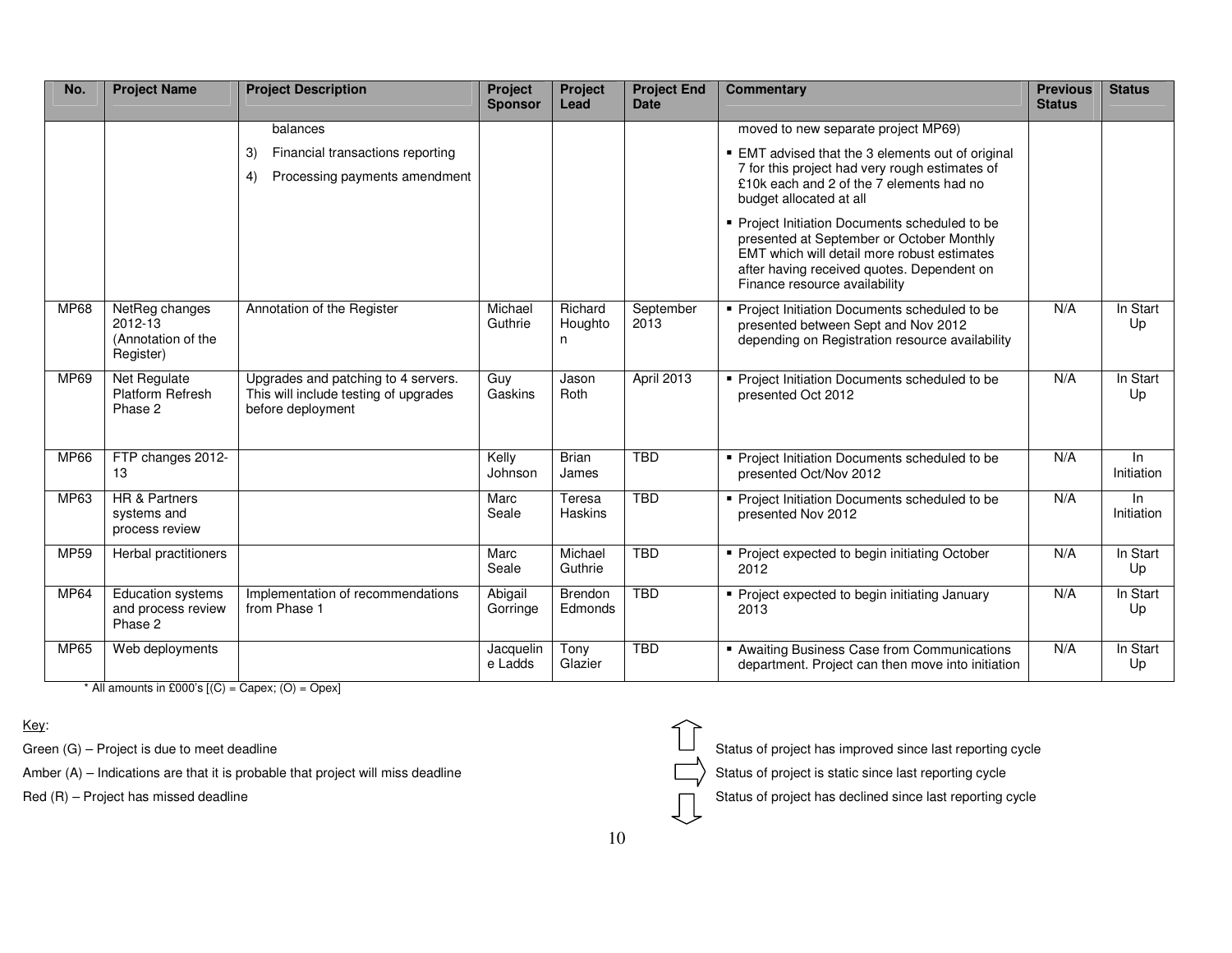# **Facilities Management – Steve Hall**

#### **Facilities Management Report**

# **Staffing**

There are five permanent employees including the Facilities Manager. Services provided include Reception, Building Maintenance, Post Room, Health & Safety and Building Project Management.

## **Replacement Windows**

The next phase of window replacement is scheduled to take place September/October. Windows will replaced in HR Office, Post Room, Ground and Basement Corridors and Basement

Kitchen. Windows have also been replaced on the second floor of 20 Stannary Street.

### **Ceilings**

Ceilings have been replaced in the Old Council Chamber and the Ground Floor Corridor of Park House. Once the replacement windows have been fitted the Ground Floor Corridor will be redecorated.

#### **Canopy**

A canopy over the 22-26 Stannary Street entrance will be installed early in September.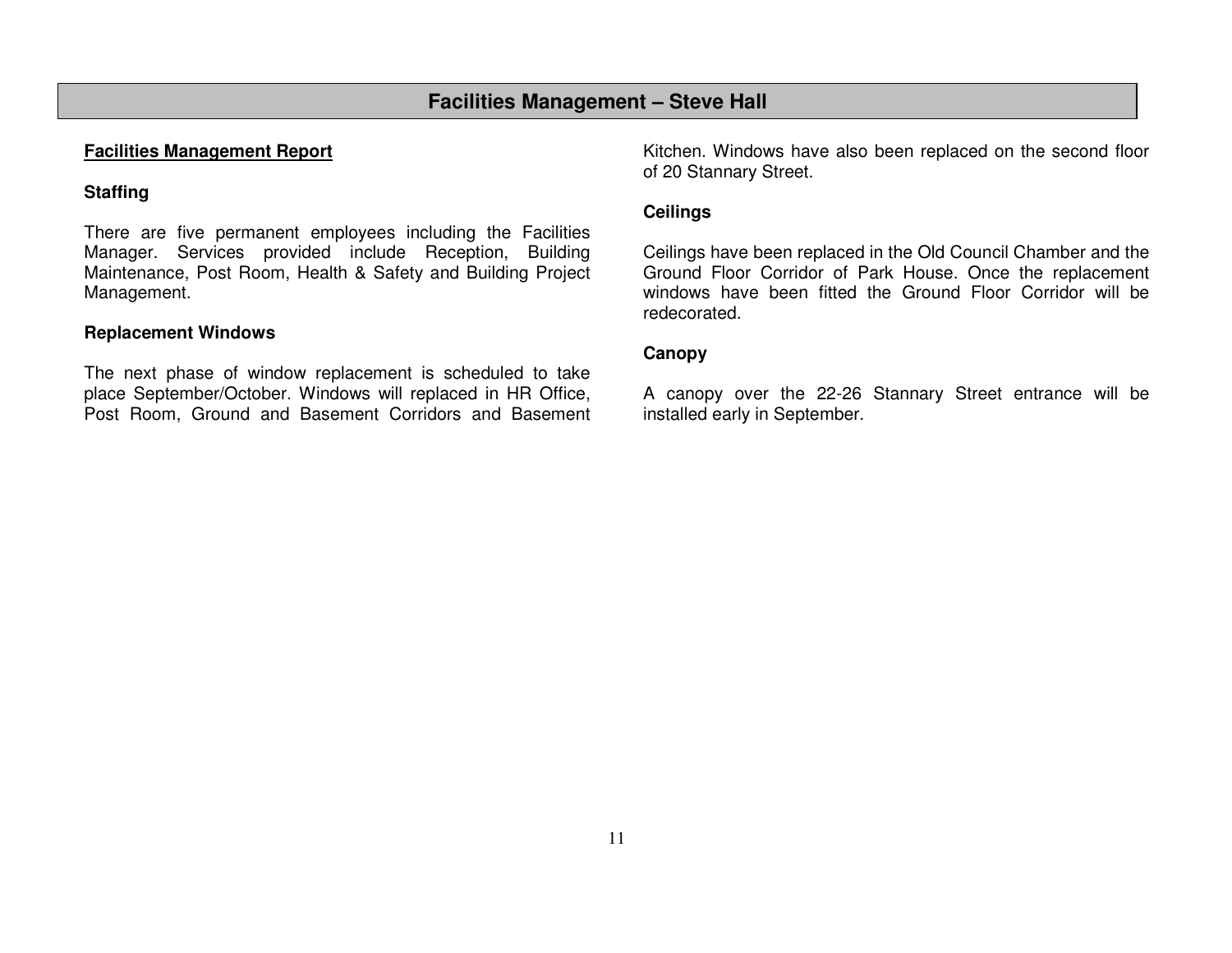# **Business Process Improvement – Roy Dunn**

#### **Human resources**

There are no changes to BPI.

#### **Quality Management System (QMS) review meetings andinternal audits**

 The internal audit schedule for 2012 – 2013 is progressing. Facilities, Customer Service and the Deepstore mine archive have been audited. Fitness to Practise (FtP) and Finance are scheduled to be audited next. Two NMR's (Nonconformities) have been declared and two closed.

#### **QMS process updates**

 A major review of Finance Department processes is on-going, including procurement across the organisation.

The Project Team have delivered updated processes to be loaded to the QMS. FtP will deliver some minor changes around non IT system processes in the next week or so.

BSI Entropy system based QMS. The secure linkage between HCPC and BSI has been designed. Training prior to the migration of data is the next step.

#### **BSI audit**

 The next BSI audit will be 22 October 2012. Fitness to Practise, Customer Service, and Finance Departments will be audited, plus preparation for the strategic review.

#### **Business continuity**

 No major changes other than monthly list updates. The next full exercise is planned for November 2012. Phoenix, our BCM supplier have published the UK wide 2011 reasons for invocation and these will be used in building the test programme. See the link attached for detail.

 http://www.phoenix.co.uk/about/news/2012/8/summer-2011-riotsredefine-the-business-continuity-landscape/

#### **Information security management**

 The project for ISO27001 is on-going. All departments have been through the initial scoping exercise, with high level discussion of assets. The risk assessment tool is being populated. The project is on-going.

The proposed test solution for the next round of training for all employees, has been rolled out. The training covers the work and home environment. An administration module has been released, to control access and reporting.

#### **Information & data management**

 The archive in Cheshire has been audited by Tom Berrie, and 50 boxes with damage from the move from the previous supplier have been repaired or replaced, and the rest were found to be in good condition. Greg Ross-Sampson and Marc Seale also visited the mine.

We are still investigating costing and phasing for scanning eight boxes of CPSM microfilm, containing copies of all applications, Council and committee minutes and other documents from the CPSM era until the late 1990s.

The "Regulating ethics and conduct at the Council for Professions Supplementary to Medicine – 1960 to 2002" research report by Tom Berrie has been published, and a number of hardcopies circulated to interested parties. He has two further reports in progress. One more is planned for the future.